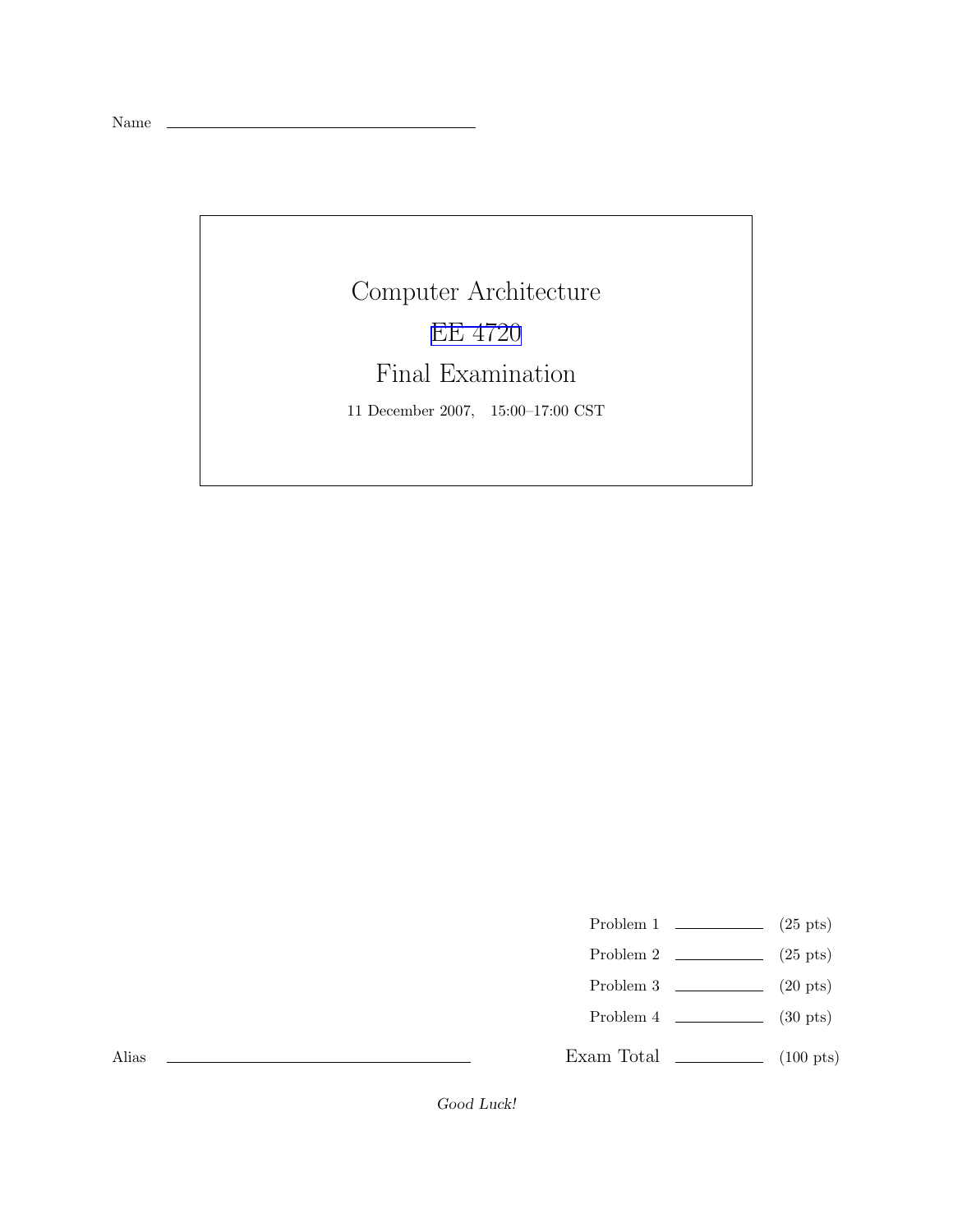Problem 1: (25 pts) Suppose it turns out that many  $mul.d$  instructions are executed with a 0 or 1 for one of the operands, in that case the product could be computed in less than the six stages used in the class implementation. The MIPS implementation below includes a new multiply fast unit, Mf, for such situations.

Mf has two inputs (unlabeled) and two outputs, valid and prod (they are not yet connected to anything). As with A1 and M1, IEEE 754 doubles are expected at the inputs of Mf. If one of the inputs is 0 or 1 then the valid output will be 1 (otherwise it is 0). If valid is 1 the prod output is the product of the two inputs; both outputs are available by the end of the cycle.

Call a multiply fast if one of its operands is 0 or 1.



USE NEXT PAGE FOR SOLUTION!

(a) Add datapath and control logic for Mf meeting the requirements below:

Add datapath so the Mf output will be written to the FP register file at the right time.

In order of decreasing priority: the added datapath must be correct, must not increase critical paths, and should use as little new hardware as possible.

The control logic must detect and handle the new WF structural hazard with preceding instructions that's possible when writing a fast product.

If Mf is used then the mul.d's usual WF slot should be available for other instructions. For example, suppose the second instruction after  $mul.d$  is an add.d. If the multiply is normal the add.d would stall, if the multiply is fast the add.d shouldn't stall (at least for the WF conflict with mul.d).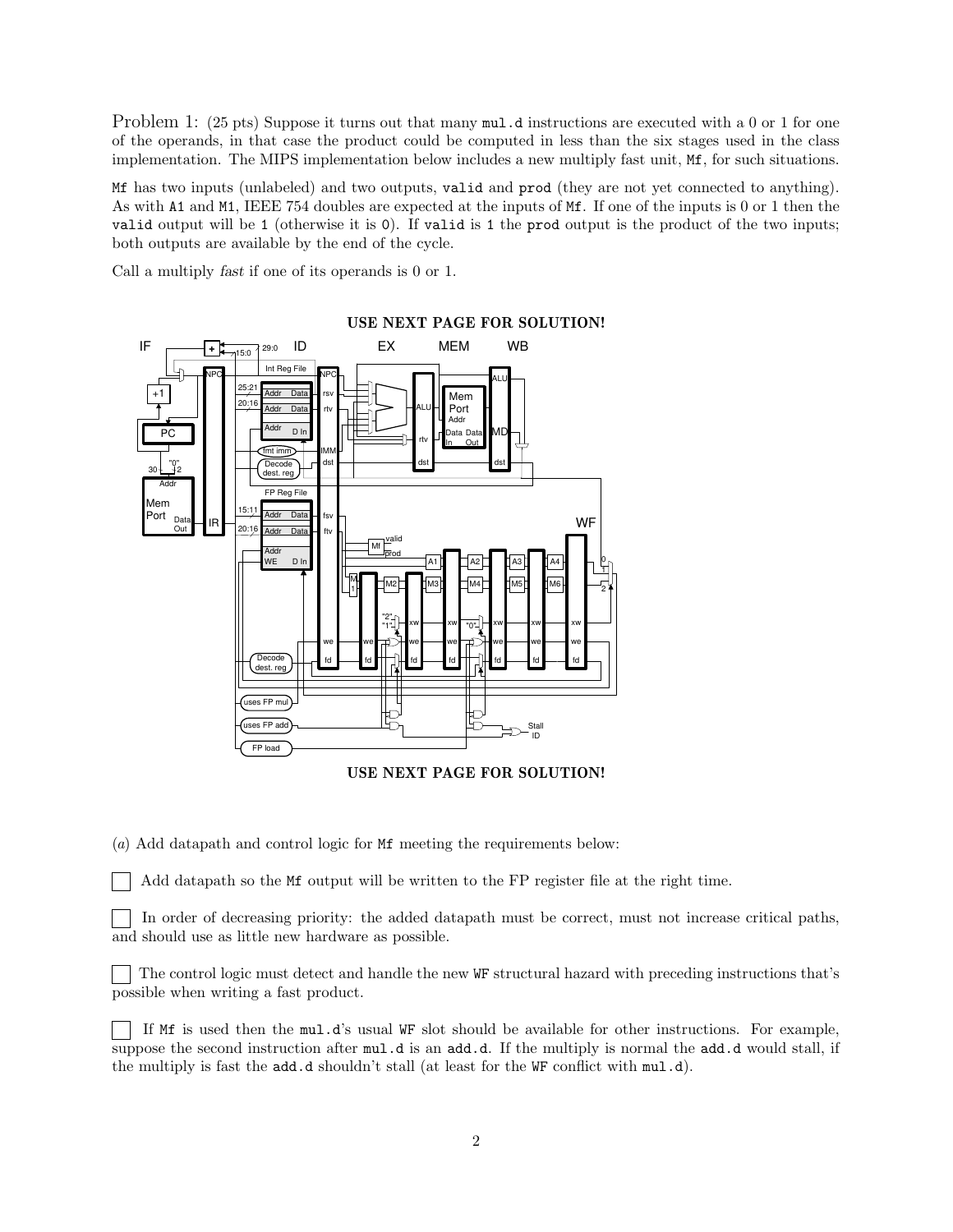(b) Add bypass hardware and control logic so that the code below executes without a stall if the mul.d turns out to be fast. For this part assume that multiplexors at FP unit inputs won't add to critical path. mul.d f2, f4, f6

add.d f8, f2, f10

Bypass hardware for case above.  $\sim$ 



3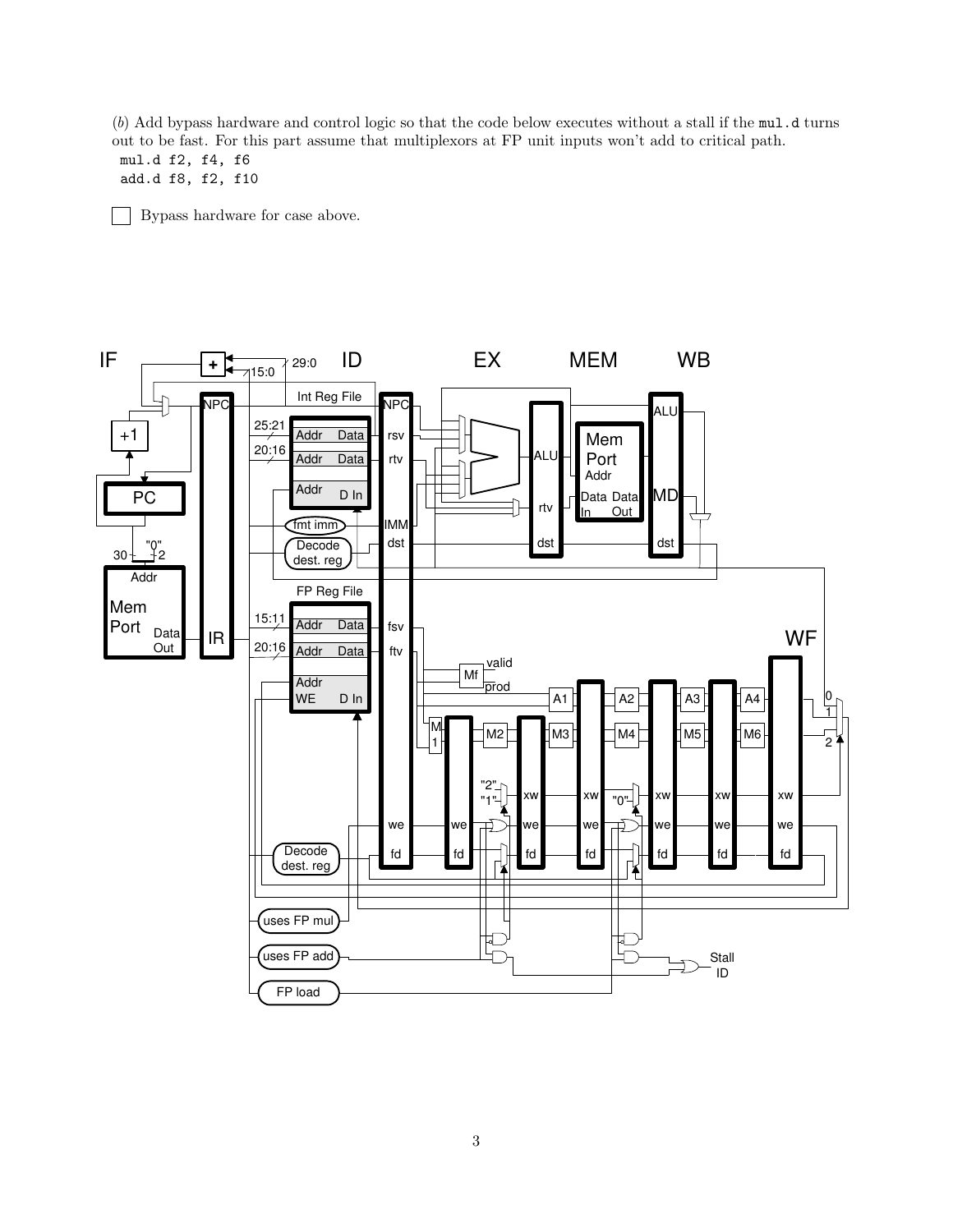Problem 2: (25 pts) Answer the following predictor questions.

(a) The code below executes on three systems, one uses a bimodal predictor with a  $2^{14}$ -entry BHT, one uses a local predictor with a  $2^{14}$ -entry BHT and a 7-outcome local history, and one uses a global predictor with a 7-outcome global history. Consider the execution of the code below, all branches are shown.

```
BIGLOOP:
...
B1: beq r1, r2, SKIP1 TTTTNTTTTNTTTTNTTTN...
...
SKIP1:
...
B2: bne r3, r4 SKIP2 T T T N N N T T T N N N N T T T N N N N N ...
...
SKIP2:
...
j BIGLOOP
nop
```
For partial credit show work, not just answer.

 $\mathbf{I}$ Accuracy of bimodal predictor on B1 after warmup:

Accuracy of bimodal predictor on B2 after warmup:

Accuracy of local predictor on B2 after warmup:

Warmup time of local predictor on B2:

 $\mathbf{I}$ 

Minimum local history size for 100% accuracy of local predictor on  $B2$  (without ignoring B1) (show work):

Accuracy of global predictor on B2 after warmup:

Warmup time of global predictor on B2 (explain):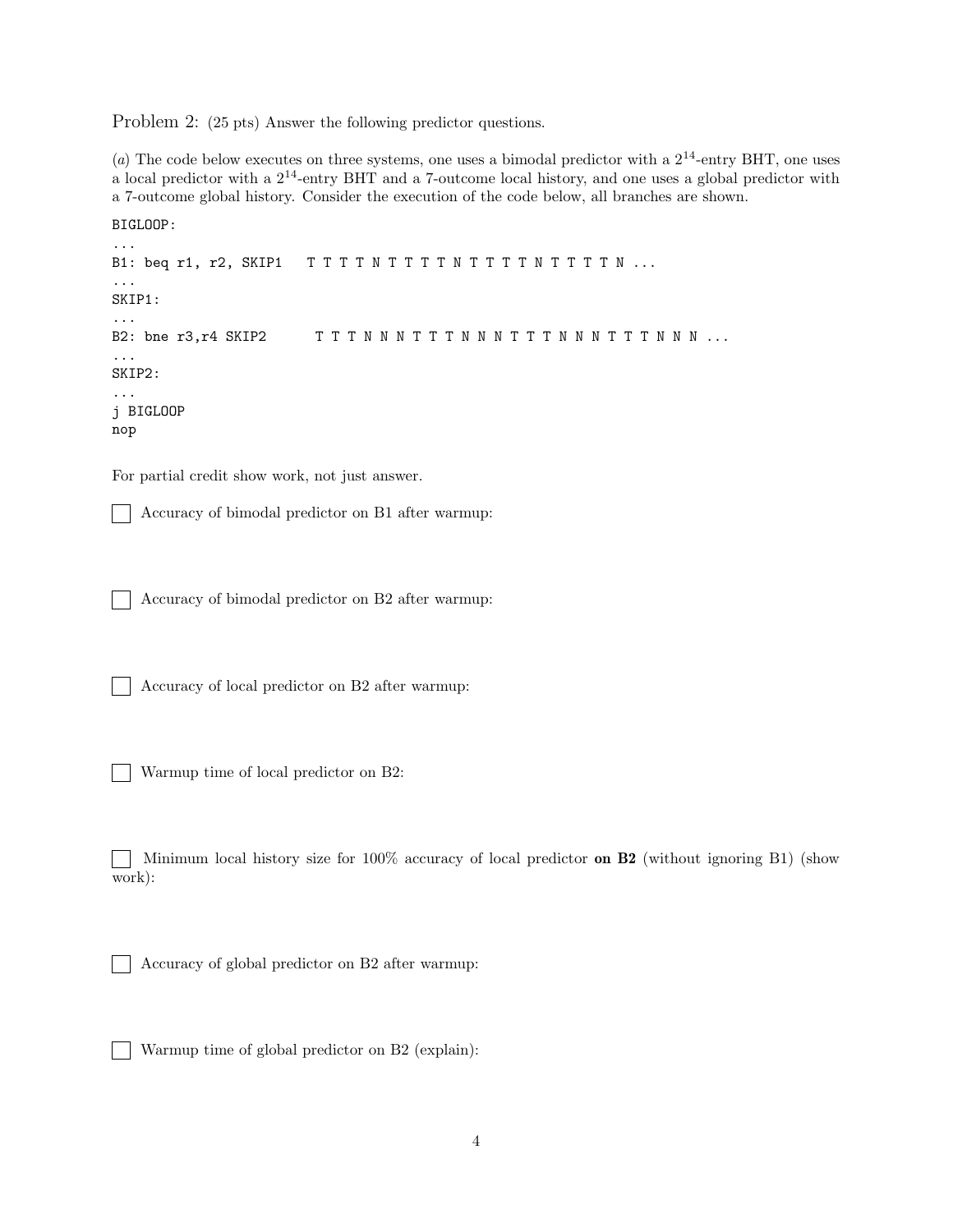(b) Consider the execution of the code fragment below on a system using branch prediction. The value of c used in the switch statement is random, uniformly distributed over a to z, and outcomes are independent (like a 26-sided die). The branch implementing the if ( $x < 5$ ) statement, which will be called the if branch, is taken 50% of the time.

```
int c = getchar(); // Unpredictable
switch (c) {
 case 'a': x = 3; j++; break;
 case 'b': x = 7; break;
 ...
 case 'z': x = 1; i++; break;
}
if (x < 5) foo(); else bar();
```
As shown below, the switch construct is implemented using a dispatch table and a jr, and other jumps. The switch construct itself and the case blocks use no branches.

```
# Part of code implementing switch construct.
# Value in register $t1 has been computed using variable c.
lw $t0, 0($t1) # Load the address of the case statement corresponding to c.
 jr $t0 # Jump to case statement.
nop
# Case 'a'
addi t5, $0, 3 # x = 3;j endswitch
addi $t7, $t7, 1 # j++
...
```
The predictors covered in class would all achieve just a 50% prediction accuracy on the if branch.

Modify one of the predictors used in class so that it does better than 50% on the if branch. *Hint: Note that* x is assigned a different constant in each case statement. A correct solution requires just a small modification of one of the predictors shown in class.

Briefly explain the idea behind your predictor.

Draw a diagram of the predictor.

Show tables such as BHT and PHT.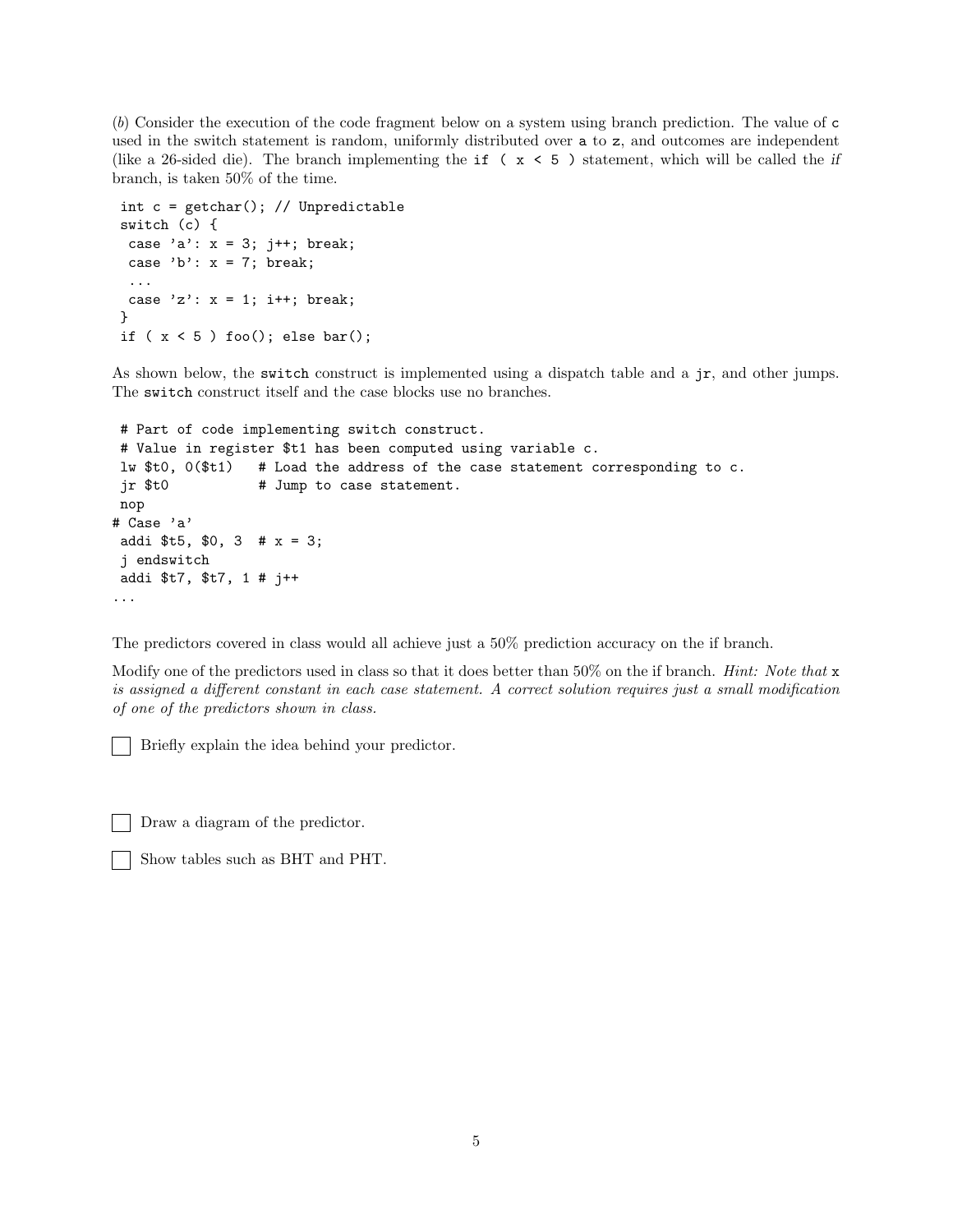Problem 3: (20 pts) The diagram below is for a 256-MiB (2<sup>28</sup>-character) set-associative cache with a line size of 64 characters on a system with the usual 8-bit characters.

(a) Answer the following, formulæ are fine as long as they consist of grade-time constants.

Fill in the blanks in the diagram.



Show the address bit categorization. Label the sections appropriately. (Alignment, Index, Offset, Tag.)

| д<br>. |  |
|--------|--|
|--------|--|

Associativity:

Memory Needed to Implement (Indicate Unit!!):

Show the bit categorization for a direct mapped cache with the same capacity and line size.

| Address: |  |  |
|----------|--|--|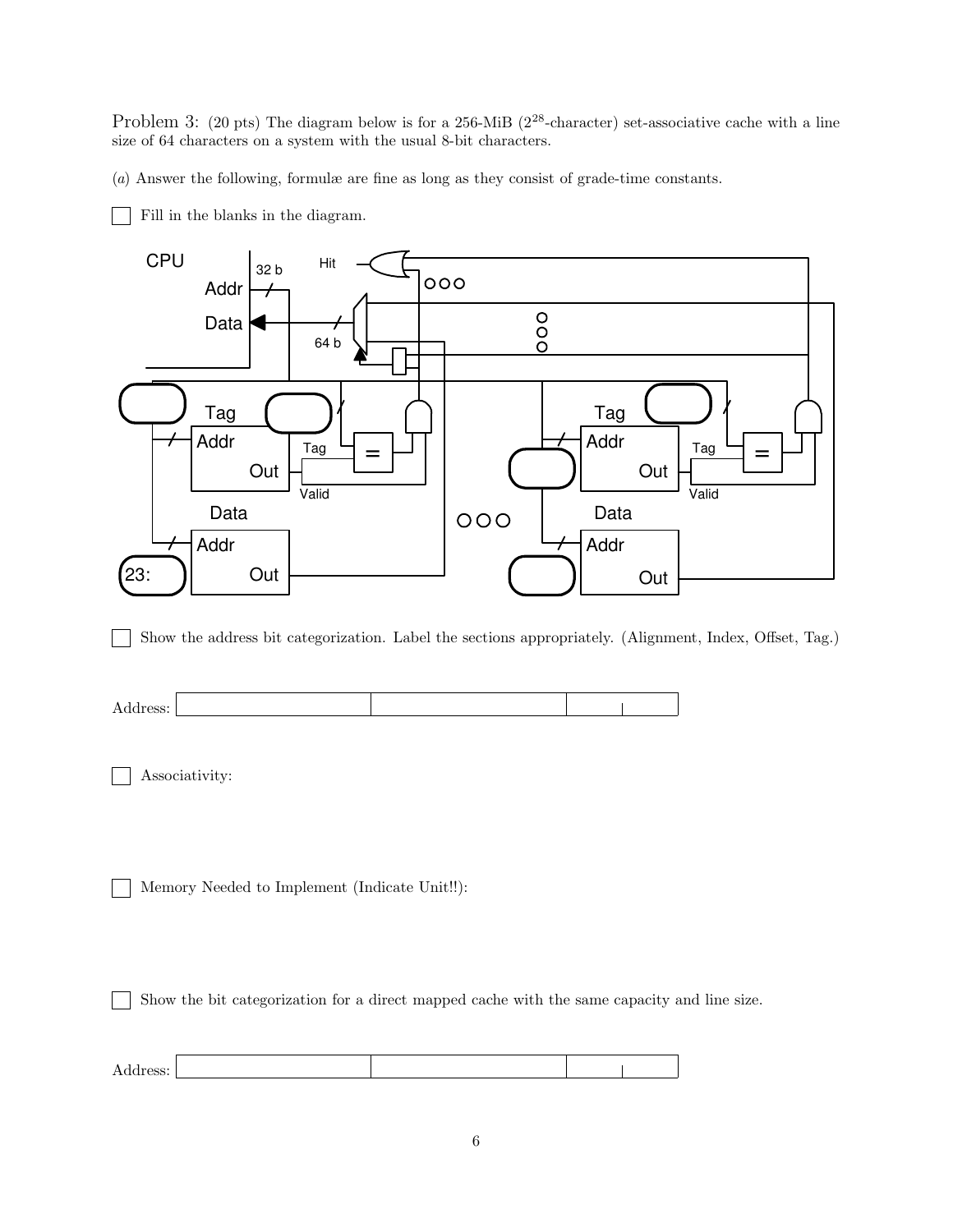## Problem 3, continued:

 $\overline{\phantom{a}}$ 

(b) The code below runs on the same cache as the first part of this problem. Initially the cache is empty; consider only accesses to the array.

What is the hit ratio running the code below? Explain

```
double sum = 0.0;
long *a = 0x2000000; // sizeof(long) = 8 characters.
int i;
int ILIMIT = 1 \leq 10;
                         1/ = 2^{10}for(i=0; i<ILIMIT; i++) sum += a[ i ];
```
(c) Consider a 1 MiB ( $2^{20}$  byte) direct mapped cache with a line size of 256 characters (not the same as the one from parts a and b) for a system with a 32-bit address space. Suppose this cache has the following defect: a particular bit position in the tag comparison unit will match even if the tags differ. That is, if the bad bit position were 2 then tags 0x5 and 0x1 would match. Other cache hardware functions correctly. The cache is write through and write around.

Complete the program below so that it finds the bad bit position in a small amount of time and assigns  $\vert \ \ \vert$ it to badbit.

For maximum partial credit briefly describe your strategy.

- The cache is empty when the program starts.
- Assume that any address can be read or written.

```
char *a = 0x1000;int bad_bit = -1; // At end should be set to position of bad tag bit.
```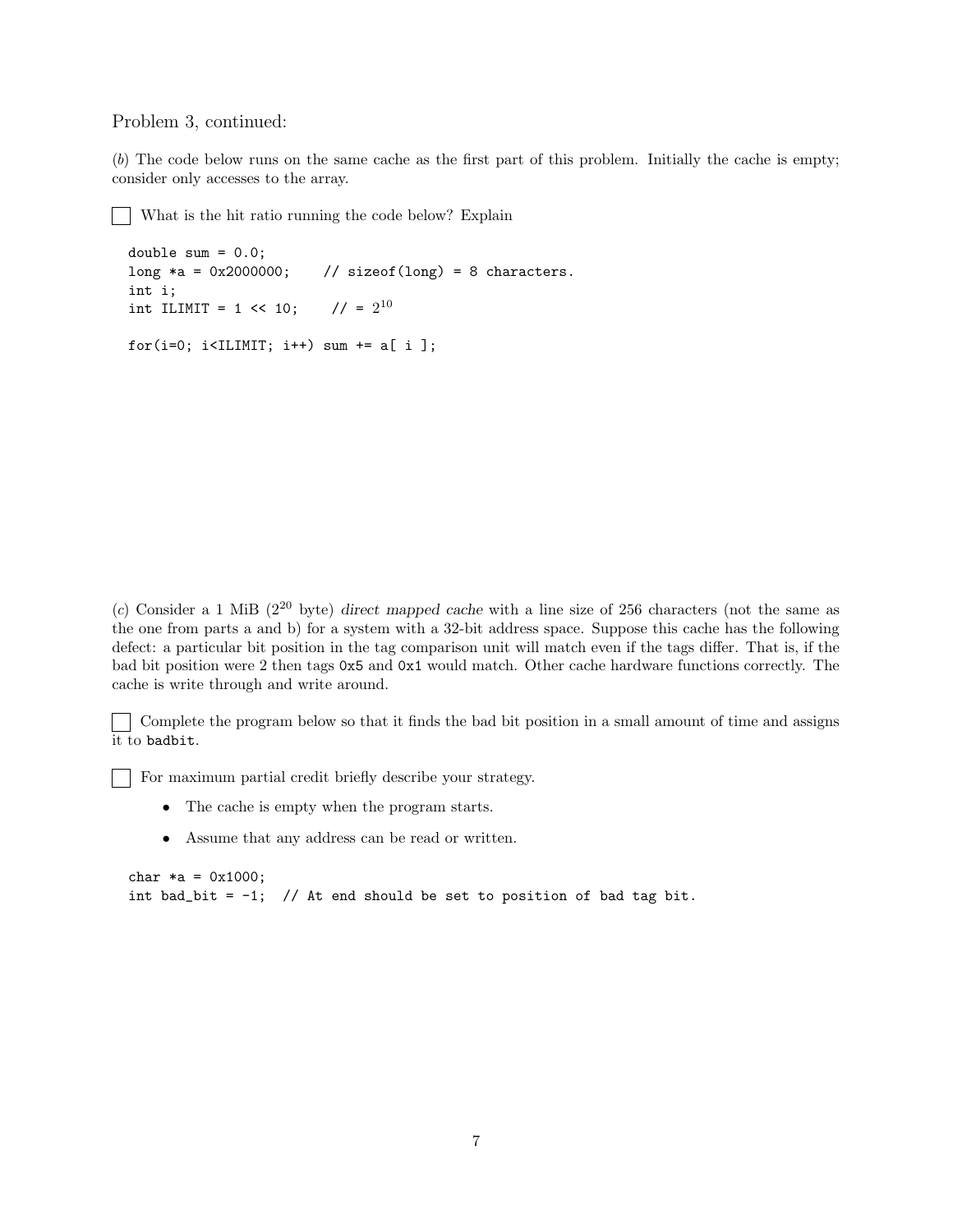Problem 4: Answer each question below.

(a) (6 pts) A trap instruction is sort of like a procedure call  $(e.g., jal)$  to the operating system.

Describe a difference between a trap and jal in how the target address is specified.  $\mathbf{L}$ 

Describe another difference between a trap and a jal.

(b) (6 pts) A log (logarithm) instruction is to be added to an ISA. Group E wants to define the log instruction as producing the IEEE 754 double representation that is closest to the exact result. Group A would define log as producing any result within a certain number of bits of the exact result. Group A argues that the precision of an exact result is not needed and their approximate result is sufficient. Group E agrees with this, they want an exact result for other reasons. Hint: Think about the reasons for separating ISA and implementation.

Why might group A want an approximate result?

Why might group E want an exact result?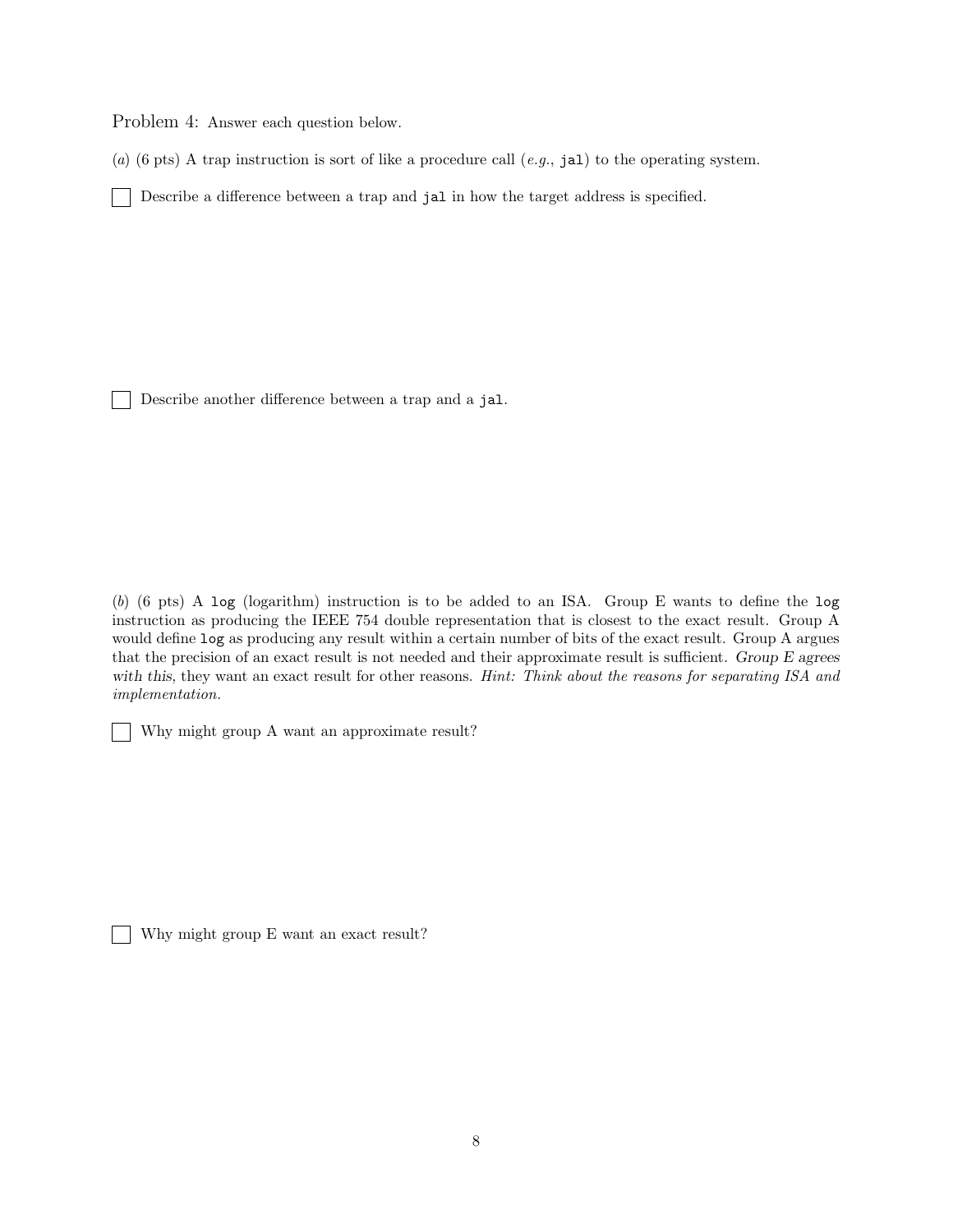(c) (6 pts) Consider two scalar MIPS implementations, implementation A is similar to the one covered in class with the familiar stages IF ID EX ME WB while implementation B has stages IF I1 I2 I3 I4 EX ME WB. The two implementations run at the same clock frequency and are similar in other ways.

 $\Box$ Explain why implementation A does not need a branch predictor, or at best would only gain a small amount of performance.

Explain why a branch predictor would help implementation B much more than implementation A.

Consider the performance of implementation A and implementation B when branch prediction is perfect for both. Which (if any) is faster, and by how much? Explain, state any assumptions made.